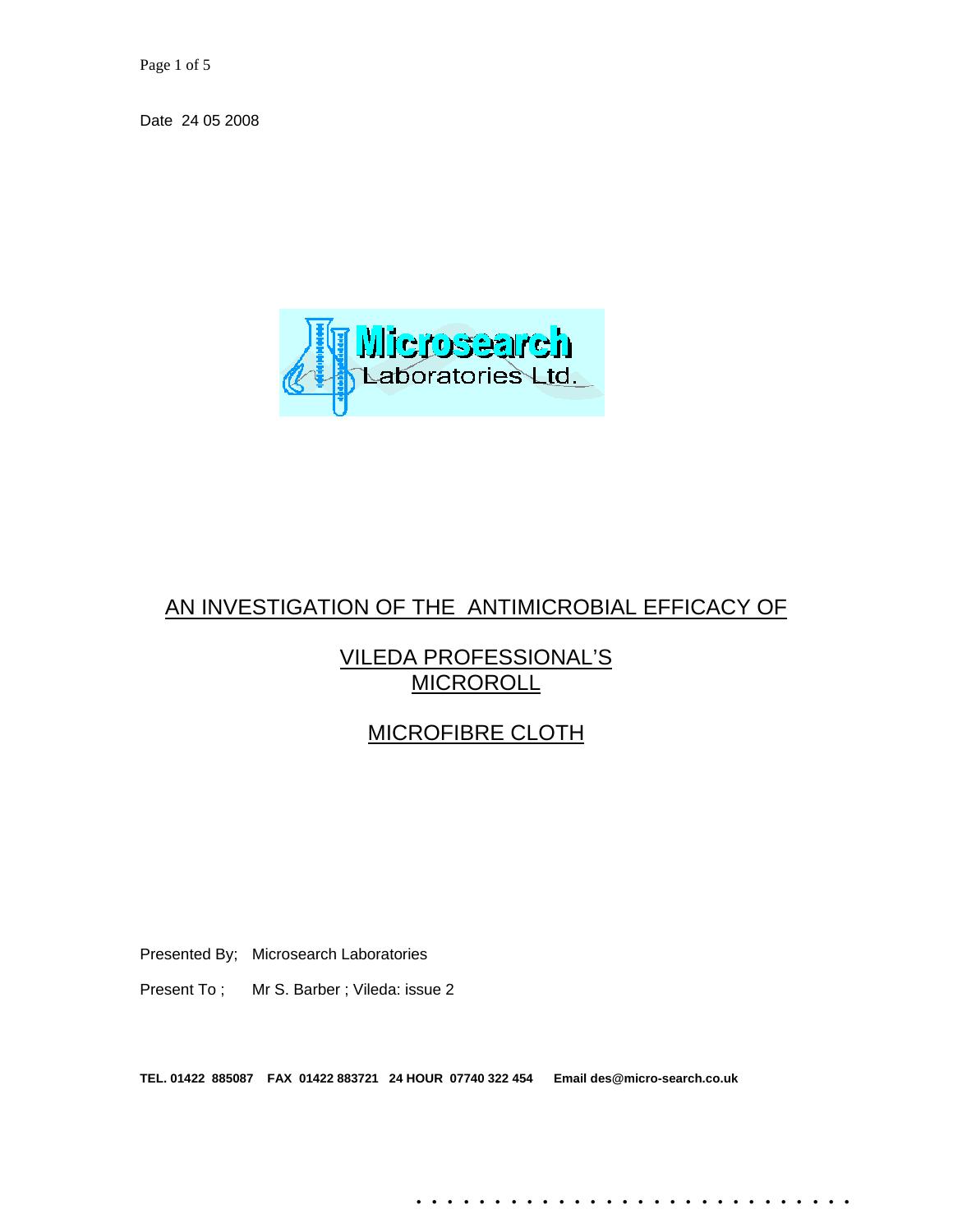### **1.0 Summary of trial**

been determined in relation to efficiency in the removal of microbial contamination from formite surfaces. Vileda have developed a form of microfibre technology which is a disposable product (MicroRoll). In this trial *in vitro* tests have been performed during which the performance of MicroRoll has

type organisms dispersed in an organic matrix which were deposited on to the surface of stainless steel plates. The organic matrix was inoculated with organisms prior to deposition. These efficiencies have been measured by employing a test system comprised of a range of wild

test services were compared before and after treatments with the disposable microfibre product. Performance studies followed where in the difference in numbers of organisms recoverable from

By expressing this performance in terms percentage reduction of surface contamination we have been able to validate the functionality of MicroRoll.

#### **.0 Test system 2**

- a) Test Surfaces: The test surface employed consisted of 0.25  $M^2$  stainless steel tiles.
- b) Contamination: The organic material consisted of a mixture of Egg Albumin (Cohn fraction) and Lecithin dispersed in isotonic saline. Organisms were introduced to this mixture prior to deposition employing a mechanical roller. Inoculated surfaces were dried for 2 hours in a laminar flow cabinet until a contaminated matrix was obtained consisting of a gel containing 10%ww albumin and 8%ww lecithin.
- c) Micro-organisms: The isolates employed in this trial were obtained from clinical sources and had been priorly identified by Ribotyping or sequencing. All cultures were produced by growth on and harvest from non selective media prior to dispersion in Isotonic saline. Primary dispersions were confirmed as viable by spiral plating in appropriate media after initial correction of O.D. at 650 NM. In the case of Clostridium difficile Alcohol shock was employed to render test populations into spore form (>97% efficient) as required.

The following categories of organism were employed in the trial;

| Clostridium difficile | (vegetative form 2 strains)   |
|-----------------------|-------------------------------|
| Clostridium difficile | (spore form 2 strains)        |
| Escherichia coli      | (Antibiotic resistant strain) |
| Staphylococcus aureus | (3 strains MRSA variants)     |

- spiral plating (deposition 100ul spiral log and 0.5ml linear). Recovery conditions and methodology complied with appropriate ISO/EN methodology. d) Microbial measurements: Measurements of viable organisms from inoculated and treated test surfaces were obtained by swabbing  $6x25cm^2$  areas. Swabs were vortexed for 1 minute in 10mls of isotonic saline followed by recovery of viable isolates on non selective media by
- 6x25cm<sup>2</sup> swabs were taken. Each participant treated 3 test plates in this manner for each organism in the trial. e) Form of Cloth Usage: In this trial usage of MicroRoll was conducted by a team of six individuals. Each MicroRoll cloth was used once. Prior to use the MicroRoll cloth was "scrunched" and sprayed with tap water containing 1% nonbiocidal detergent. During use the instructions were to track across the width of test surface in reciprocating manner such that the area was covered six times. In this manner a treatment zone was formed from which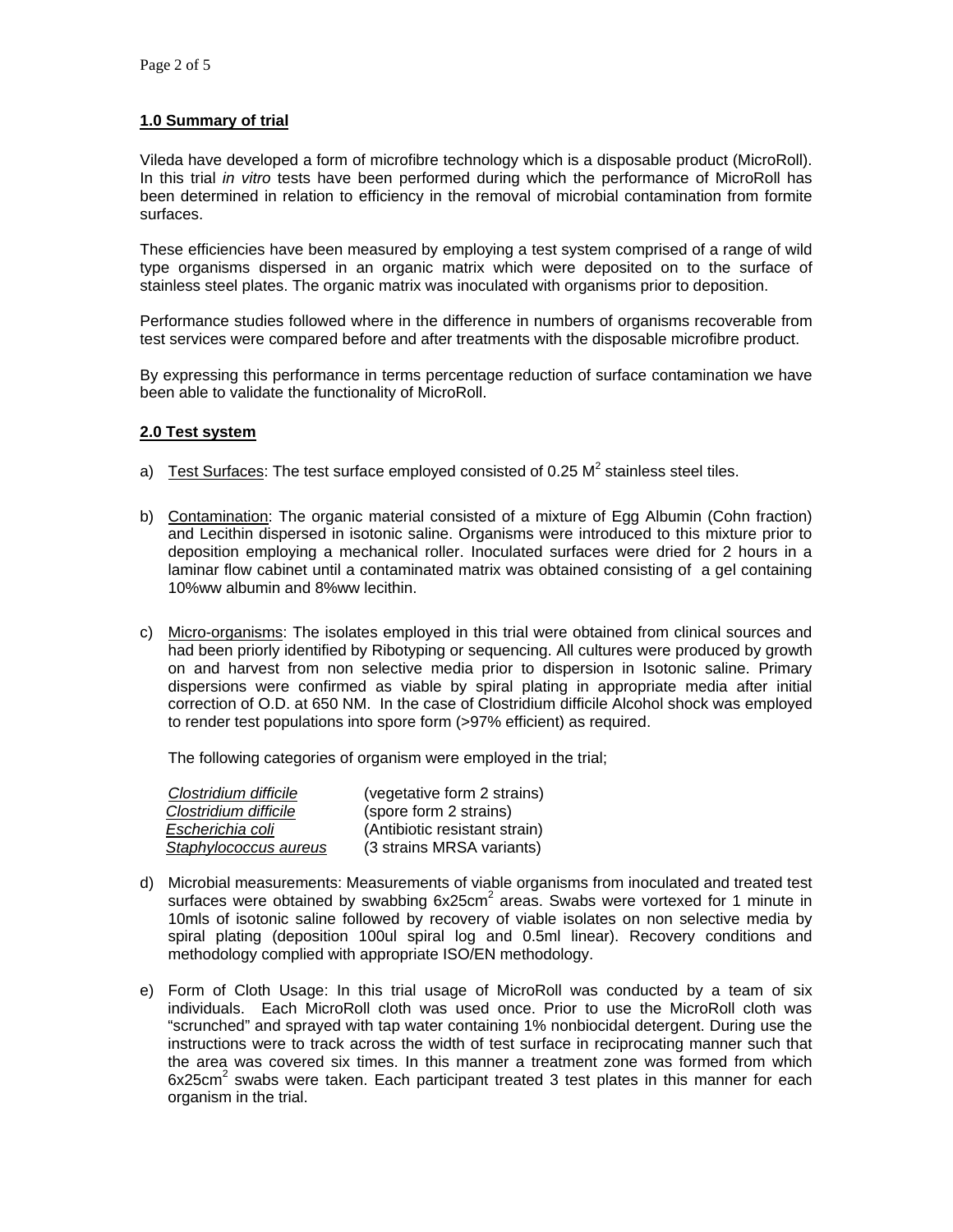### **3.0 Results Tables:**

### Table 1 Cl.difficile vegetative form surface reduction scores

Challenge cfu/cm2 1.90E+07

| Disposable Cloth | Disposable Cloth |  |
|------------------|------------------|--|
| % reduction      | Log Reduction    |  |
| 99.9982          | 4.8              |  |
| 99.9970          | 4.5              |  |
| 99.9971          | 4.5              |  |
| 99.9969          | 4.5              |  |
| 99.9989          | 5.0              |  |
| 99.9988          | 4.9              |  |
| 99.9972          | 4.6              |  |
| 99.9979          | 4.7              |  |
| 99.9977          | 4.6              |  |
| 99.9970          | 4.5              |  |
| 99.9987          | 4.9              |  |
| 99.9974          | 4.6              |  |
| 99.9977          | 4.6              |  |
| 99.9982          | 4.8              |  |
| 99.9988          | 4.9              |  |
| 99.9974          | 4.6              |  |
| 99.9978          | 4.7              |  |
| 99.9987          | 4.9              |  |
| 99.9979          | 4.70             |  |

Table 2 Cl.difficile vegetative form surface reduction scores

Challenge cfu/cm2 2.30E+07

| Disposable Cloth | Disposable Cloth |  |
|------------------|------------------|--|
| % reduction      | Log Reduction    |  |
| 99.9991          | 5.0              |  |
| 99.9985          | 4.8              |  |
| 99.9985          | 4.8              |  |
| 99.9984          | 4.8              |  |
| 99.9994          | 5.2              |  |
| 99.9994          | 5.2              |  |
| 99.9986          | 4.8              |  |
| 99.9989          | 5.0              |  |
| 99.9988          | 4.9              |  |
| 99.9984          | 4.8              |  |
| 99.9993          | 5.2              |  |
| 99.9987          | 4.9              |  |
| 99.9988          | 4.9              |  |
| 99.9991          | 5.0              |  |
| 99.9994          | 5.2              |  |
| 99.9986          | 4.9              |  |
| 99.9989          | 4.9              |  |
| 99.9993          | 5.2              |  |
| 99.9989          | 4.98             |  |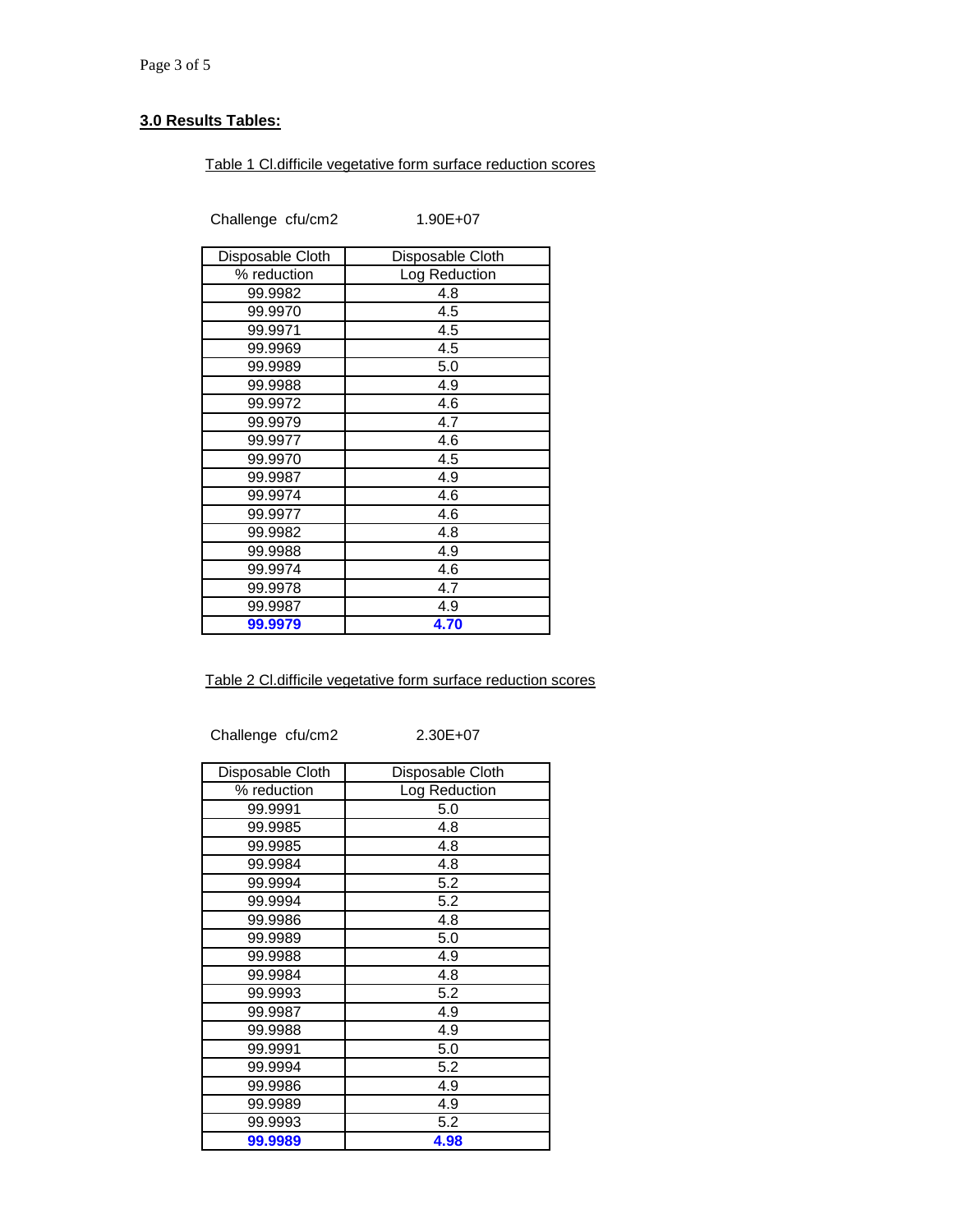## Table 3 Escherichia coli surface reduction scores

Challenge cfu/cm2 3.60E+07

| Disposable Cloth | Disposable Cloth |  |
|------------------|------------------|--|
| % reduction      | Log Reduction    |  |
| 99.9987          | 4.9              |  |
| 99.9995          | 5.3              |  |
| 99.9992          | 5.1              |  |
| 99.9985          | 4.8              |  |
| 99.9990          | 5.0              |  |
| 99.9993          | 5.1              |  |
| 99.9990          | 5.0              |  |
| 99.9993          | 5.2              |  |
| 99.9981          | 4.7              |  |
| 99.9987          | 4.9              |  |
| 99.9986          | 4.9              |  |
| 99.9989          | 5.0              |  |
| 99.9978          | 4.7              |  |
| 99.9993          | 5.2              |  |
| 99.9992          | 5.1              |  |
| 99.9983          | 4.8              |  |
| 99.9983          | 4.8              |  |
| 99.9990          | 5.0              |  |
| 99.9988          | 4.96             |  |

### Table 4 M.R.S.A. strains surface reduction scores

Challenge cfu/cm2 2.90E+07

| Disposable Cloth | Disposable Cloth |  |
|------------------|------------------|--|
| % reduction      | Log Reduction    |  |
| 99.9995          | 5.3              |  |
| 99.9995          | 5.3              |  |
| 99.9991          | 5.0              |  |
| 99.9992          | 5.1              |  |
| 99.9990          | 5.0              |  |
| 99.9994          | 5.2              |  |
| 99.9991          | 5.0              |  |
| 99.9992          | 5.1              |  |
| 99.9993          | 5.2              |  |
| 99.9992          | 5.1              |  |
| 99.9991          | 5.0              |  |
| 99.9991          | 5.0              |  |
| 99.9990          | 5.0              |  |
| 99.9992          | 5.1              |  |
| 99.9993          | 5.1              |  |
| 99.9992          | 5.1              |  |
| 99.9987          | 4.9              |  |
| 99.9990          | 5.0              |  |
| 99.9992          | 5.09             |  |